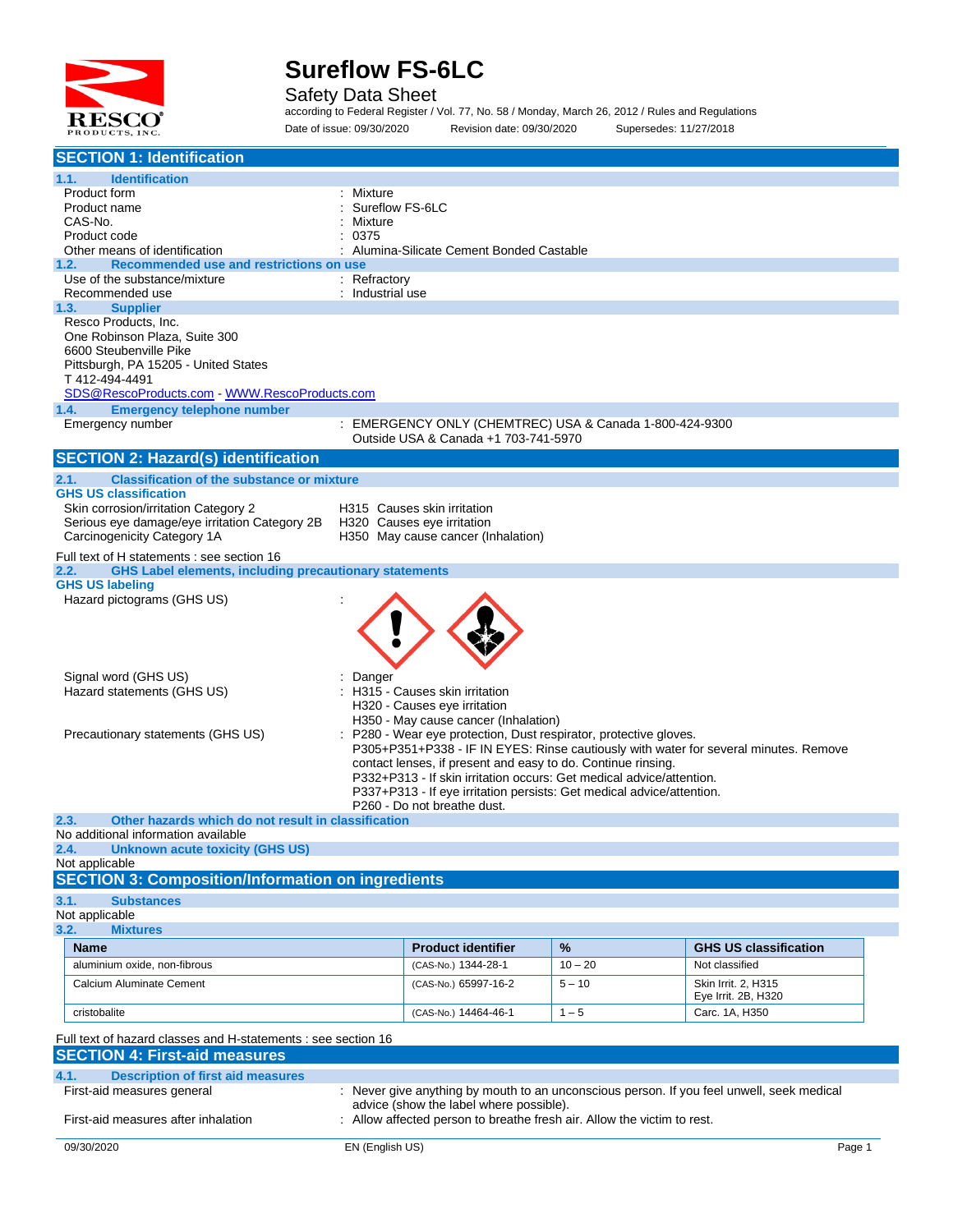Safety Data Sheet

according to Federal Register / Vol. 77, No. 58 / Monday, March 26, 2012 / Rules and Regulations

| First-aid measures after eye contact                                                                           | : Wash with plenty of soap and water. Wash contaminated clothing before reuse.<br>: IF IN EYES: Rinse cautiously with water for several minutes. Remove contact lenses, if present<br>and easy to do. Continue rinsing. |  |  |  |
|----------------------------------------------------------------------------------------------------------------|-------------------------------------------------------------------------------------------------------------------------------------------------------------------------------------------------------------------------|--|--|--|
| First-aid measures after ingestion<br>Most important symptoms and effects (acute and delayed)<br>4.2.          | : Rinse mouth. Do NOT induce vomiting. Obtain emergency medical attention.                                                                                                                                              |  |  |  |
| Potential Adverse human health effects and                                                                     | : Based on available data, the classification criteria are not met.                                                                                                                                                     |  |  |  |
| symptoms                                                                                                       |                                                                                                                                                                                                                         |  |  |  |
| Symptoms/effects after inhalation                                                                              | May cause cancer by inhalation. Danger of serious damage to health by prolonged exposure<br>through inhalation.                                                                                                         |  |  |  |
| Symptoms/effects after skin contact                                                                            | Causes skin irritation.                                                                                                                                                                                                 |  |  |  |
| Symptoms/effects after eye contact                                                                             | : Causes eye irritation.                                                                                                                                                                                                |  |  |  |
| Immediate medical attention and special treatment, if necessary<br>4.3.<br>No additional information available |                                                                                                                                                                                                                         |  |  |  |
| <b>SECTION 5: Fire-fighting measures</b>                                                                       |                                                                                                                                                                                                                         |  |  |  |
|                                                                                                                |                                                                                                                                                                                                                         |  |  |  |
| Suitable (and unsuitable) extinguishing media<br>5.1.<br>Suitable extinguishing media                          | : Use extinguishing media appropriate for surrounding fire.                                                                                                                                                             |  |  |  |
| Unsuitable extinguishing media                                                                                 | : In case of fire, all extinguishing media allowed.                                                                                                                                                                     |  |  |  |
| Specific hazards arising from the chemical<br>5.2.                                                             |                                                                                                                                                                                                                         |  |  |  |
| Fire hazard                                                                                                    | : Not flammable.                                                                                                                                                                                                        |  |  |  |
| Special protective equipment and precautions for fire-fighters<br>5.3.                                         |                                                                                                                                                                                                                         |  |  |  |
| Firefighting instructions                                                                                      | : Exercise caution when fighting any chemical fire. Prevent fire-fighting water from entering<br>environment.                                                                                                           |  |  |  |
| Protection during firefighting<br><b>SECTION 6: Accidental release measures</b>                                | : Do not enter fire area without proper protective equipment, including respiratory protection.                                                                                                                         |  |  |  |
|                                                                                                                |                                                                                                                                                                                                                         |  |  |  |
| 6.1.<br>Personal precautions, protective equipment and emergency procedures                                    |                                                                                                                                                                                                                         |  |  |  |
| 6.1.1.<br>For non-emergency personnel<br>Emergency procedures                                                  | Do not breathe dust.                                                                                                                                                                                                    |  |  |  |
| 6.1.2.<br>For emergency responders                                                                             |                                                                                                                                                                                                                         |  |  |  |
| Protective equipment                                                                                           | Equip cleanup crew with proper protection.                                                                                                                                                                              |  |  |  |
| <b>Emergency procedures</b>                                                                                    | : Ventilate area.                                                                                                                                                                                                       |  |  |  |
| <b>Environmental precautions</b><br>6.2.                                                                       |                                                                                                                                                                                                                         |  |  |  |
| Prevent entry to sewers and public waters.                                                                     |                                                                                                                                                                                                                         |  |  |  |
| Methods and material for containment and cleaning up<br>6.3.<br>Methods for cleaning up                        |                                                                                                                                                                                                                         |  |  |  |
| <b>Reference to other sections</b><br>6.4.                                                                     | : On land, sweep or shovel into suitable containers. Minimize generation of dust.                                                                                                                                       |  |  |  |
| See Heading 8. Exposure controls and personal protection.                                                      |                                                                                                                                                                                                                         |  |  |  |
| <b>SECTION 7: Handling and storage</b>                                                                         |                                                                                                                                                                                                                         |  |  |  |
| 7.1.<br><b>Precautions for safe handling</b>                                                                   |                                                                                                                                                                                                                         |  |  |  |
| Precautions for safe handling                                                                                  | : Do not handle until all safety precautions have been read and understood. Avoid raising dust.                                                                                                                         |  |  |  |
|                                                                                                                | Avoid contact with skin and eyes. Do not breathe dust.                                                                                                                                                                  |  |  |  |
|                                                                                                                | Wash hands and other exposed areas with mild soap and water before eating, drinking or                                                                                                                                  |  |  |  |
| Hygiene measures                                                                                               |                                                                                                                                                                                                                         |  |  |  |
|                                                                                                                | smoking and when leaving work.                                                                                                                                                                                          |  |  |  |
| Conditions for safe storage, including any incompatibilities<br>7.2.                                           |                                                                                                                                                                                                                         |  |  |  |
| Storage conditions                                                                                             | : Store this product in a dry location where it can be protected from the elements.                                                                                                                                     |  |  |  |
| Incompatible products                                                                                          | : Strong bases. Strong acids.                                                                                                                                                                                           |  |  |  |
| <b>SECTION 8: Exposure controls/personal protection</b>                                                        |                                                                                                                                                                                                                         |  |  |  |
| 8.1.<br><b>Control parameters</b>                                                                              |                                                                                                                                                                                                                         |  |  |  |
| <b>Sureflow FS-6LC (Mixture)</b>                                                                               |                                                                                                                                                                                                                         |  |  |  |
| No additional information available                                                                            |                                                                                                                                                                                                                         |  |  |  |
| Calcium Aluminate Cement (65997-16-2)                                                                          |                                                                                                                                                                                                                         |  |  |  |
| No additional information available                                                                            |                                                                                                                                                                                                                         |  |  |  |
|                                                                                                                |                                                                                                                                                                                                                         |  |  |  |
| cristobalite (14464-46-1)                                                                                      |                                                                                                                                                                                                                         |  |  |  |
| <b>USA - ACGIH - Occupational Exposure Limits</b>                                                              |                                                                                                                                                                                                                         |  |  |  |
| ACGIH TWA (mg/m <sup>3</sup> )                                                                                 | $0.025$ mg/m <sup>3</sup> respirable dust                                                                                                                                                                               |  |  |  |
| <b>USA - OSHA - Occupational Exposure Limits</b>                                                               |                                                                                                                                                                                                                         |  |  |  |
| OSHA PEL (TWA) (mg/m <sup>3</sup> )                                                                            | $0.05$ mg/m <sup>3</sup> respirable dust                                                                                                                                                                                |  |  |  |
| aluminium oxide, non-fibrous (1344-28-1)                                                                       |                                                                                                                                                                                                                         |  |  |  |
| <b>USA - ACGIH - Occupational Exposure Limits</b>                                                              |                                                                                                                                                                                                                         |  |  |  |
| ACGIH TWA (mg/m <sup>3</sup> )                                                                                 | 1 mg/m <sup>3</sup> respirable dust                                                                                                                                                                                     |  |  |  |
| <b>Appropriate engineering controls</b><br>8.2.                                                                |                                                                                                                                                                                                                         |  |  |  |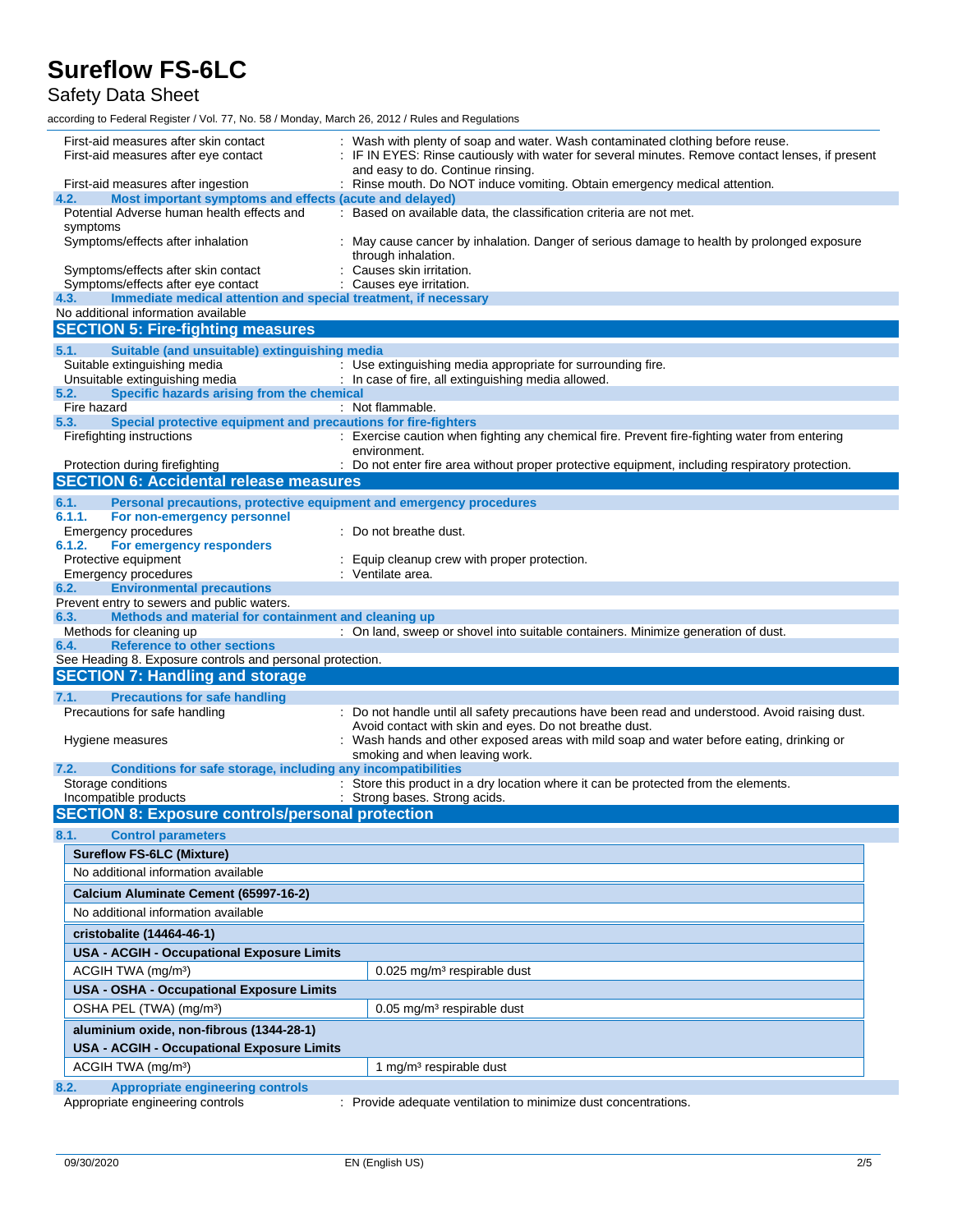### Safety Data Sheet

according to Federal Register / Vol. 77, No. 58 / Monday, March 26, 2012 / Rules and Regulations

| 8.3.<br>Individual protection measures/Personal protective equipment<br>Personal protective equipment:<br>Avoid all unnecessary exposure. |                                     |  |  |  |  |  |
|-------------------------------------------------------------------------------------------------------------------------------------------|-------------------------------------|--|--|--|--|--|
| Hand protection:                                                                                                                          |                                     |  |  |  |  |  |
| Wear protective gloves.<br>Eye protection:                                                                                                |                                     |  |  |  |  |  |
| Chemical goggles or safety glasses                                                                                                        |                                     |  |  |  |  |  |
| Skin and body protection:                                                                                                                 |                                     |  |  |  |  |  |
| Wear suitable protective clothing<br><b>Respiratory protection:</b>                                                                       |                                     |  |  |  |  |  |
| Wear appropriate mask                                                                                                                     |                                     |  |  |  |  |  |
| Other information:<br>Do not eat, drink or smoke during use.                                                                              |                                     |  |  |  |  |  |
| <b>SECTION 9: Physical and chemical properties</b>                                                                                        |                                     |  |  |  |  |  |
| 9.1.<br>Information on basic physical and chemical properties                                                                             |                                     |  |  |  |  |  |
| Physical state                                                                                                                            | : Solid                             |  |  |  |  |  |
| Appearance<br>Color                                                                                                                       | Granular mixture.<br>Light gray     |  |  |  |  |  |
| Odor                                                                                                                                      | $:$ earthy                          |  |  |  |  |  |
| Odor threshold                                                                                                                            | Not applicable                      |  |  |  |  |  |
| рH                                                                                                                                        | No data available                   |  |  |  |  |  |
| Melting point                                                                                                                             | : > 2000 °F                         |  |  |  |  |  |
| Freezing point                                                                                                                            | Not applicable                      |  |  |  |  |  |
| Boiling point                                                                                                                             | Not applicable                      |  |  |  |  |  |
| Critical temperature                                                                                                                      | Not applicable                      |  |  |  |  |  |
| Flash point                                                                                                                               | Not applicable                      |  |  |  |  |  |
| Relative evaporation rate (butyl acetate=1)                                                                                               | Not applicable                      |  |  |  |  |  |
| Relative evaporation rate (ether=1)<br>Flammability (solid, gas)                                                                          | Not applicable<br>Non flammable.    |  |  |  |  |  |
| Vapor pressure                                                                                                                            | No data available                   |  |  |  |  |  |
| Vapor pressure at 50 °C<br>Relative vapor density at 20 °C                                                                                | Not Applicable<br>No data available |  |  |  |  |  |
| Relative density                                                                                                                          | $\approx$ 2.1                       |  |  |  |  |  |
| Solubility                                                                                                                                | Slightly soluble.                   |  |  |  |  |  |
| Partition coefficient n-octanol/water (Log Pow)                                                                                           | No data available                   |  |  |  |  |  |
| Auto-ignition temperature<br>Decomposition temperature                                                                                    | Not applicable<br>No data available |  |  |  |  |  |
| Viscosity, kinematic                                                                                                                      | No data available                   |  |  |  |  |  |
| Viscosity, dynamic                                                                                                                        | No data available                   |  |  |  |  |  |
| <b>Explosion limits</b>                                                                                                                   | Not applicable                      |  |  |  |  |  |
| <b>Explosive properties</b>                                                                                                               | : No data available                 |  |  |  |  |  |
| Oxidizing properties<br><b>Other information</b><br>9.2.<br>No additional information available                                           | : No data available                 |  |  |  |  |  |
| <b>SECTION 10: Stability and reactivity</b>                                                                                               |                                     |  |  |  |  |  |
| 10.1.<br><b>Reactivity</b>                                                                                                                |                                     |  |  |  |  |  |
| Hydraulic setting.<br><b>Chemical stability</b>                                                                                           |                                     |  |  |  |  |  |
| 10.2.<br>Stable under normal conditions of use.                                                                                           |                                     |  |  |  |  |  |
| <b>Possibility of hazardous reactions</b><br>10.3.                                                                                        |                                     |  |  |  |  |  |
| Not established.<br><b>Conditions to avoid</b><br>10.4.                                                                                   |                                     |  |  |  |  |  |
| Avoid dust formation.                                                                                                                     |                                     |  |  |  |  |  |
| <b>Incompatible materials</b><br>10.5.<br>Strong acids. Strong bases.                                                                     |                                     |  |  |  |  |  |
| <b>Hazardous decomposition products</b><br>10.6.                                                                                          |                                     |  |  |  |  |  |
| No additional information available<br><b>SECTION 11: Toxicological information</b>                                                       |                                     |  |  |  |  |  |
| 11.1.<br>Information on toxicological effects                                                                                             |                                     |  |  |  |  |  |
| Acute toxicity (oral)                                                                                                                     | : Not classified                    |  |  |  |  |  |

09/30/2020 EN (English US)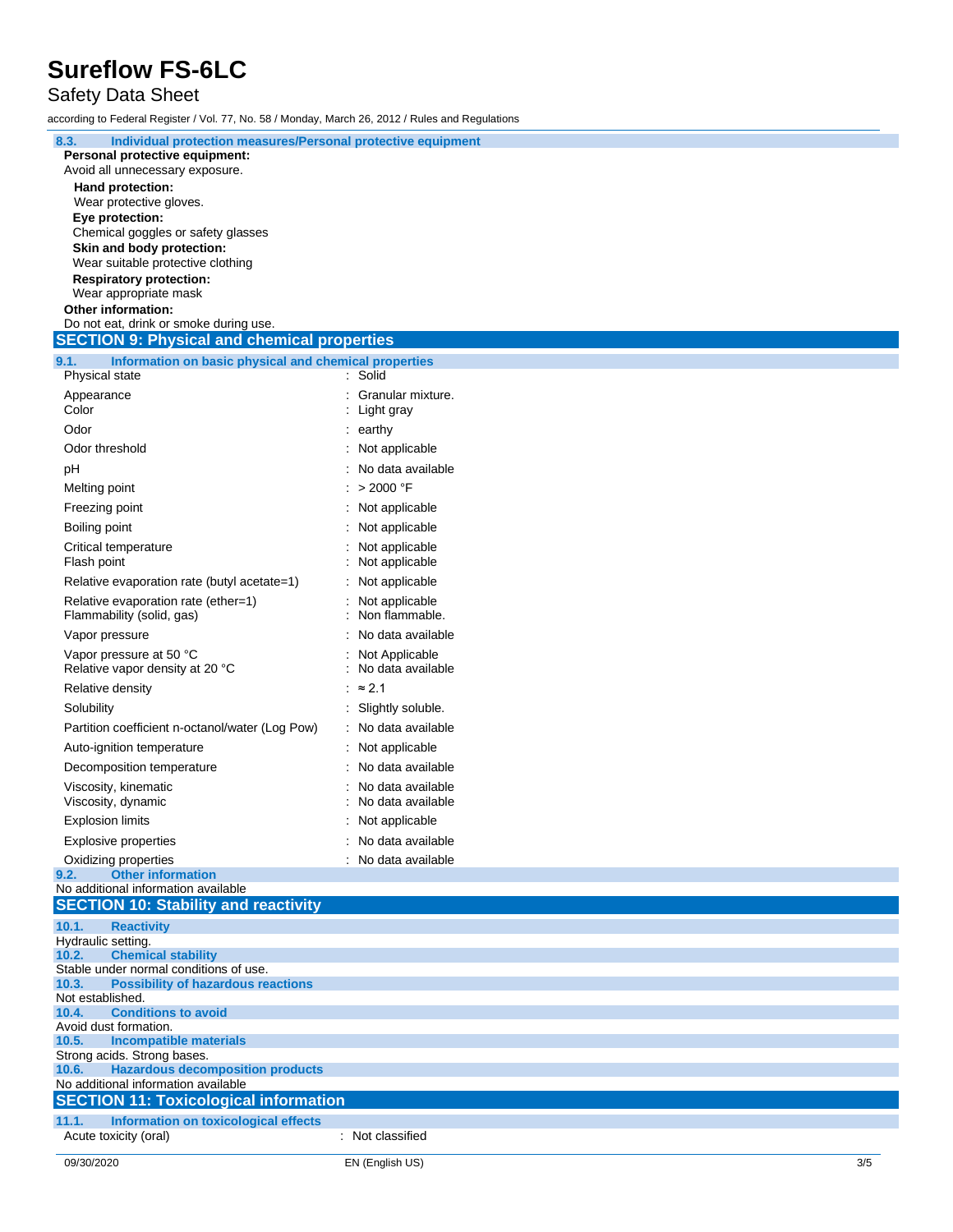### Safety Data Sheet

according to Federal Register / Vol. 77, No. 58 / Monday, March 26, 2012 / Rules and Regulations

| Acute toxicity (dermal)                                                   | Not classified                                                                                                  |
|---------------------------------------------------------------------------|-----------------------------------------------------------------------------------------------------------------|
| Acute toxicity (inhalation)                                               | Not classified                                                                                                  |
| aluminium oxide, non-fibrous (1344-28-1)                                  |                                                                                                                 |
| LD50 oral rat                                                             | > 15900 mg/kg body weight (Equivalent or similar to OECD 401, Rat, Male / female,<br>Experimental value, Oral)  |
| LC50 Inhalation - Rat                                                     | 7.6 mg/l air (Equivalent or similar to OECD 403, 1 h, Rat, Male, Experimental value, Inhalation<br>(aerosol))   |
| Skin corrosion/irritation                                                 | Causes skin irritation.                                                                                         |
| Serious eye damage/irritation                                             | Causes eye irritation.                                                                                          |
| Respiratory or skin sensitization                                         | Not classified                                                                                                  |
| Germ cell mutagenicity                                                    | Not classified                                                                                                  |
| Carcinogenicity                                                           | May cause cancer (Inhalation).<br>Not classified                                                                |
| Reproductive toxicity<br>Specific target organ toxicity - single exposure | Not classified                                                                                                  |
| Specific target organ toxicity - repeated                                 | Not classified                                                                                                  |
| exposure                                                                  |                                                                                                                 |
| Aspiration hazard                                                         | Not classified                                                                                                  |
| Viscosity, kinematic                                                      | No data available                                                                                               |
| Potential Adverse human health effects and                                | Based on available data, the classification criteria are not met.                                               |
| symptoms                                                                  |                                                                                                                 |
| Symptoms/effects after inhalation                                         | May cause cancer by inhalation. Danger of serious damage to health by prolonged exposure<br>through inhalation. |
| Symptoms/effects after skin contact                                       | Causes skin irritation.                                                                                         |
| Symptoms/effects after eye contact                                        | Causes eye irritation.                                                                                          |
| <b>SECTION 12: Ecological information</b>                                 |                                                                                                                 |
| <b>Toxicity</b><br>12.1.                                                  |                                                                                                                 |
| No additional information available                                       |                                                                                                                 |
| 12.2.<br><b>Persistence and degradability</b>                             |                                                                                                                 |
| <b>Sureflow FS-6LC (Mixture)</b>                                          |                                                                                                                 |
| Persistence and degradability                                             | Not established.                                                                                                |
| cristobalite (14464-46-1)                                                 |                                                                                                                 |
| Persistence and degradability                                             | Mineral. Not applicable.                                                                                        |
| Chemical oxygen demand (COD)                                              | Not applicable                                                                                                  |
| ThOD                                                                      | Not applicable                                                                                                  |
| BOD (% of ThOD)                                                           | Not applicable                                                                                                  |
| aluminium oxide, non-fibrous (1344-28-1)                                  |                                                                                                                 |
| Persistence and degradability                                             | Not applicable.                                                                                                 |
|                                                                           |                                                                                                                 |
| Chemical oxygen demand (COD)                                              | Not applicable                                                                                                  |
| <b>ThOD</b>                                                               | Not applicable                                                                                                  |
| 12.3.<br><b>Bioaccumulative potential</b>                                 |                                                                                                                 |
| <b>Sureflow FS-6LC (Mixture)</b>                                          |                                                                                                                 |
| Bioaccumulative potential                                                 | Not established.                                                                                                |
| cristobalite (14464-46-1)                                                 |                                                                                                                 |
| Bioaccumulative potential                                                 | No data available.                                                                                              |
| aluminium oxide, non-fibrous (1344-28-1)                                  |                                                                                                                 |
| Bioaccumulative potential                                                 | No data available.                                                                                              |
| <b>Mobility in soil</b><br>12.4.                                          |                                                                                                                 |
| cristobalite (14464-46-1)                                                 |                                                                                                                 |
| Ecology - soil                                                            | No data available.                                                                                              |
|                                                                           |                                                                                                                 |
| aluminium oxide, non-fibrous (1344-28-1)                                  |                                                                                                                 |
| Ecology - soil                                                            | No data available.                                                                                              |
| <b>Other adverse effects</b><br>12.5.                                     |                                                                                                                 |
| Effect on the global warming                                              | None known                                                                                                      |
| <b>SECTION 13: Disposal considerations</b>                                |                                                                                                                 |
| <b>Disposal methods</b><br>13.1.                                          |                                                                                                                 |
| Product/Packaging disposal recommendations                                | Dispose in a safe manner in accordance with local/national regulations.                                         |
| Ecology - waste materials                                                 | : Avoid release to the environment.                                                                             |
| <b>SECTION 14: Transport information</b>                                  |                                                                                                                 |
| <b>Department of Transportation (DOT)</b>                                 |                                                                                                                 |
| In accordance with DOT                                                    |                                                                                                                 |
| Not regulated                                                             |                                                                                                                 |